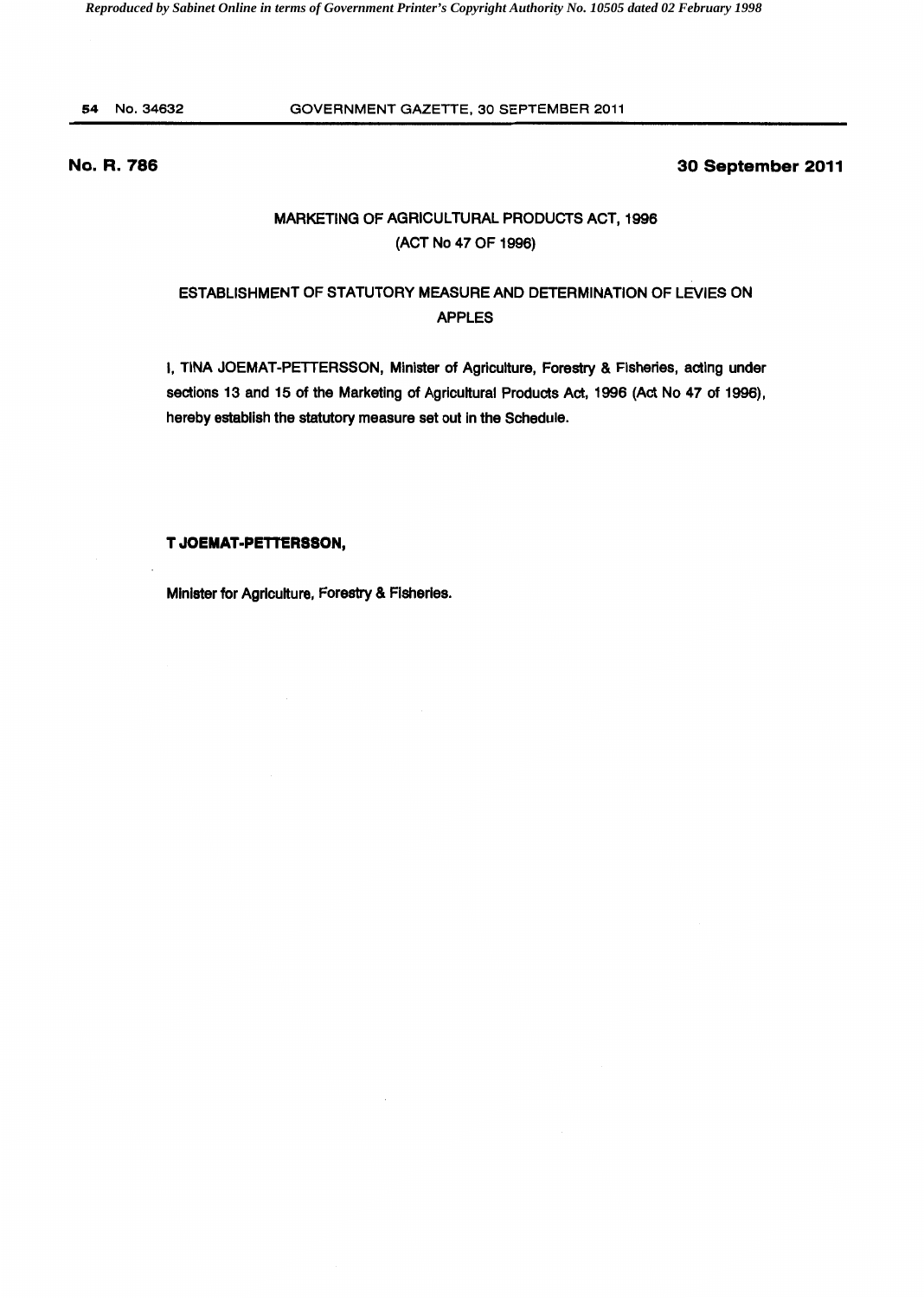## STAATSKOERANT, 30 SEPTEMBER 2011 No. 34632 55

## **SCHEDULE**

### **Definitions**

1. In this Schedule any word or expression to which a meaning has been assigned in the Act shall have that meaning, and unless the context otherwise indicates -

"Apple Producer" means a producer of apples Intended for exports and/or fresh domestic consumption, as well as for the production of apple juice concentrate;

"Exporter" means a person who trade apples for export for his own account, or acts as an agent on a commission basis on behalf of apple producers;

"Importer" means a person or trader who imports apples for sale on the domestic market.

"Municipal Markef' means the national fresh produce markets as defined from time to time;

"Retailer" means a person who trades apples on a retail level on the domestic market; and

"Processor" means an apple juice concentrate manufacturer.

A person shall have a choice to register as either a producer or an exporter or an importer or municipal market or retailer or processor. A person who is a producer as well as an exporter or Importer must register as a producer and as an exporter or importer or retailer.

# **Purpose and alms of statutory measure and the relation thereof to the obJectives of the Act**

2. The levy is needed by HORTGRO<sup>SERVICES</sup> to fund research projects, information and technology transfer; plant Improvement functions and certification; market information and statistics; communication; trade and market access; and transformation and training for apples.

These measures are necessary to ensure that continuous, timeous and accurate information relating to the apple industry, is available to all role players in order for them to make informed decisions.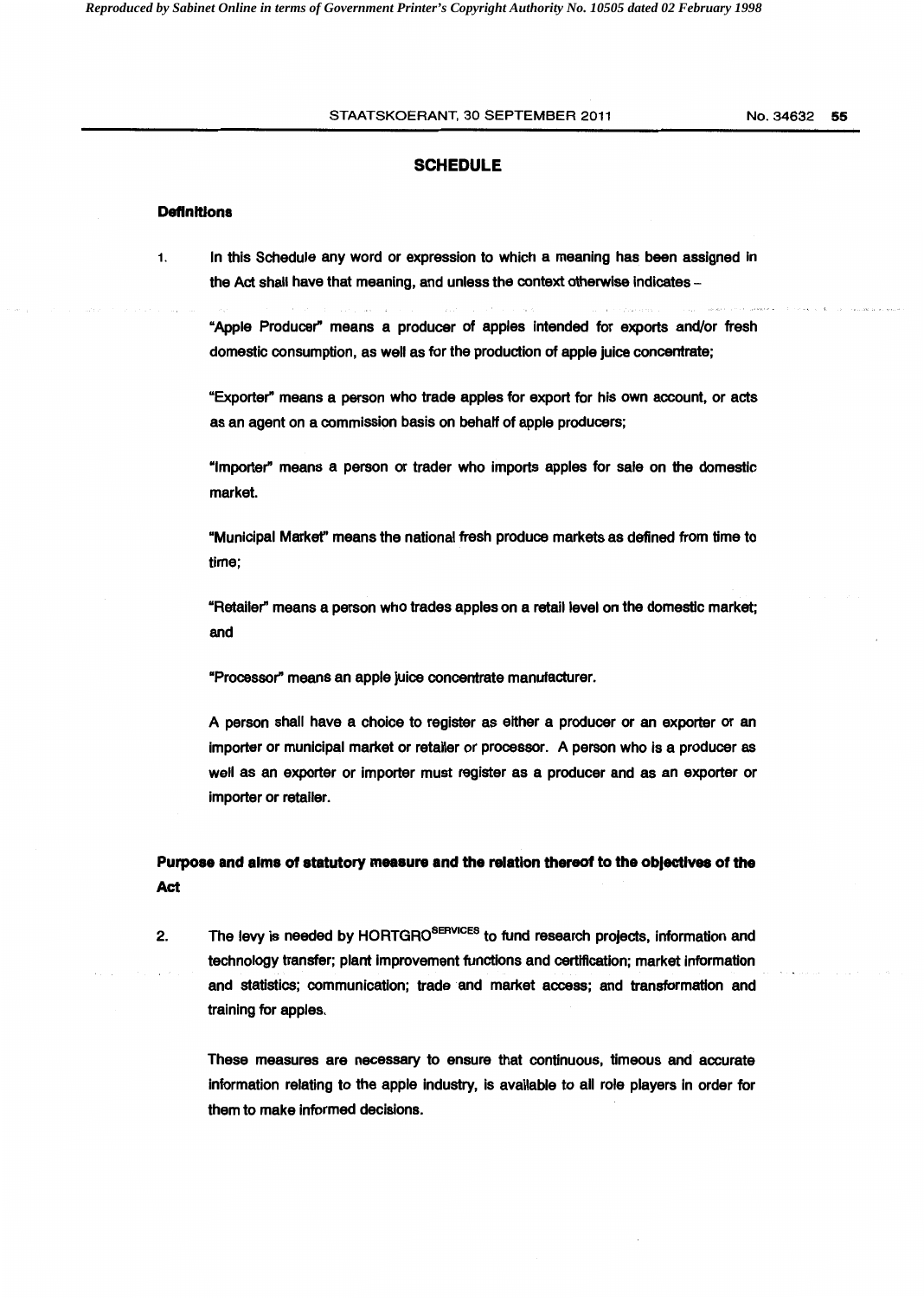# 56 No.34632 GOVERNMENT GAZETTE, 30 SEPTEMBER 2011

The measure will not be detrimental to the number of employment opportunities or fair labour practice and will support the statutory measures relating to registration and the rendering of returns applicable to apples.

The measure will be administered by HORTGRO<sup>SERVICES</sup>, a company established in terms of the Companies Act (as amended), 1973 (Act 61 of 1973). HORTGRO<sup>SERVICES</sup> will implement and administer the measure as set out in the Schedule within DFPT Finance, a company incorporated under section 21 of the Companies Act (as amended), 1973 (Act 61 of 1973).

# Products to which statutory measure applies.

3. This statutory measure shall apply to apples destined for export and/or import and/or domestic fresh consumption, and the manufacturing of apple juice concentrate.

## Area in which measure shall apply

4. This measure shall apply in the geographical area of the Republic of South Africa.

### Imposition of levy

5. A levy is hereby imposed on apples.

### Amount of levy

6. The amount of the levy shall be:

|                                      | 2011/12   | 2012/13   | 2013/14   | 2014/15   |
|--------------------------------------|-----------|-----------|-----------|-----------|
| Fresh *                              | 3.2 c/Ka  | 3.4 c/Ka  | 3.6 c/Ka  | 3,75 c/Kg |
| Processing                           | R6.25/ton | R6.50/ton | R6.75/ton | R7/ton    |
| <b>*Domeetic Evrorte and Importe</b> |           |           |           |           |

\*Domestic, Exports and Imports

- (a) on all apples on export (all classes) and/or Import (all classes) and/or domestic volumes on municipal markets and retail level (all classes);
- (b) on all apples destined for the manufacturing of apple juice concentrate by concentrate processing plants.

# Persons by whom and to whom levy shall be payable

7. (1) The levy imposed under clause 5 shall -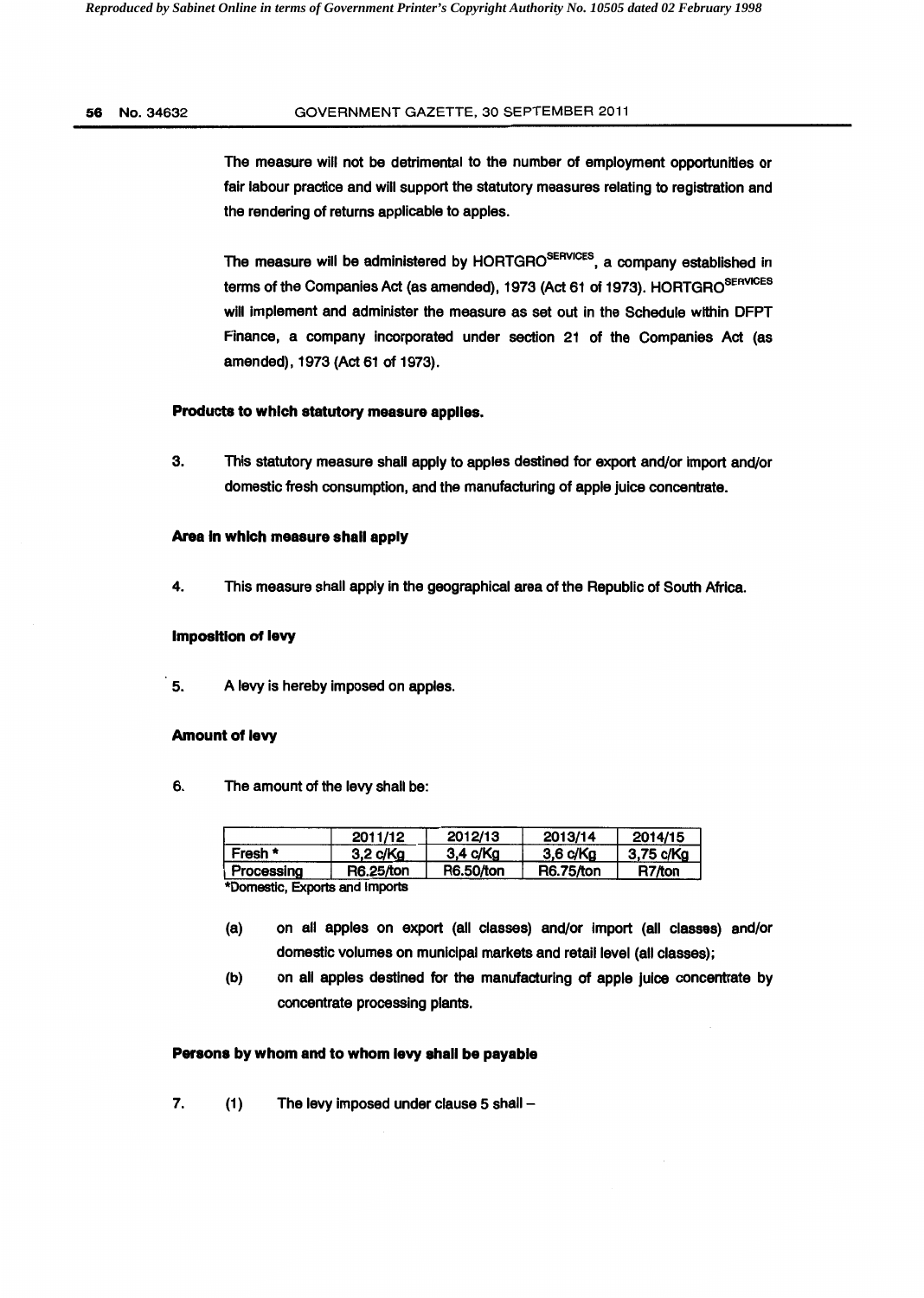### STAATSKOERANT, 30 SEPTEMBER 2011

- (a) be payable by an apple exporter on behalf of the producer from which such apples have been procured in respect of all apples exported;
- (b) be payable by a municipal market on behalf of the producer from which such apples have been procured in respect of all apples sold on that market;
- (c) be payable by a retailer on behalf of the producer from whom such apples have been procured in respect of apples procured by the retailer;
- (d) be payable by an importer on apples for sale on the domestic market; and
- (e) be payable by a processor on behalf of a producer of such apples in respect of all apples procured for manufacturing of apple juice concentrate.
- (2) A levy imposed under clause 5 shall be payable to DFPT Finance in accordance with clause 8.

# **Payment of levy**

- 8. (1) Payment of the levy shall be made not later than sixty days following the month end wherein a quantity of apples was delivered for export, import or for sale on a municipal market of via a retailer or processor or sold via any other method.
	- (2) Payment shall be made by means of a cheque or electronic transfer in favour of DFPT Finance, and shall -
		- (a) when paid by cheque, be addressed to  $-$

DFPT Finance PO Box 163 PAARL 7620

(b) when electronically transferred, be paid to the bank account obtainable from HORTGRO<sup>SERVICES</sup> on request.